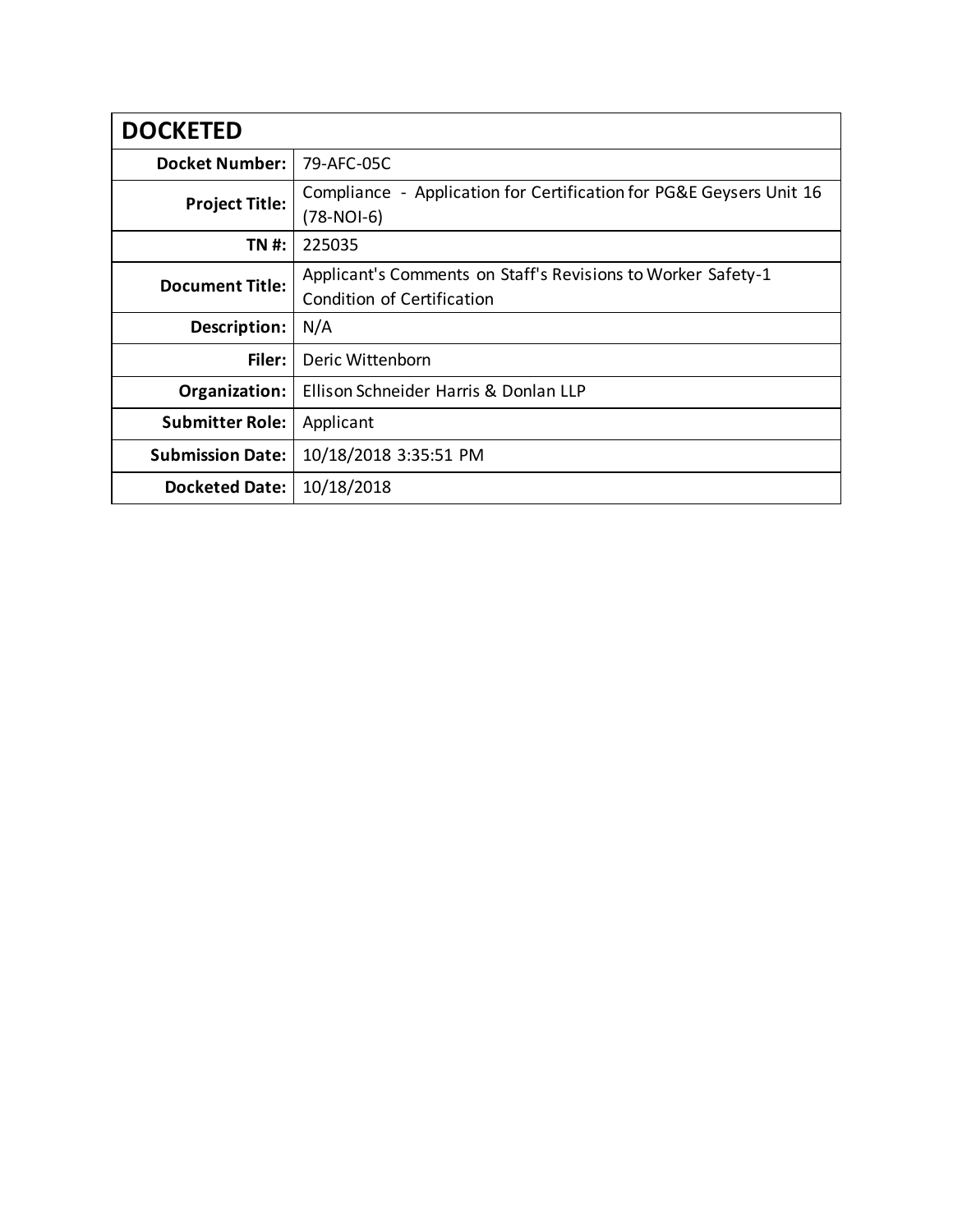

October 18, 2018

Eric Veerkamp Keith Winstead Compliance Project Manager California Energy Commission 1516 Ninth Street Sacramento, CA 95814-5512

RE: Quicksilver (79-AFC-05C) Socrates (79-AFC-03C) Grant (82-AFC-01C): Supplemental Comments on the *Staff Analysis of the Petition to Amend - Permanent Diesel Pump for Cooling Tower Wetting System* and Staff's Revisions to Condition of Certification Worker Safety-1

Dear Mr. Veerkamp and Mr. Winstead:

On behalf of the GPC Quicksilver Power Plant (79-AFC-05C; "Quicksilver"), GPC Socrates Power Plant (79-AFC-03C; "Socrates"), and GPC Grant Power Plant (82-AFC-01C; "Grant") (collectively, the "Geysers Units"), Geysers Power Company, LLC ("Project Owner") hereby submits these supplemental comments on the Staff analysis<sup>1</sup> for the Geysers Units' *Consolidated* Petition for Staff Approved Modifications<sup>2</sup> and revisions to Condition of Certification Worker Safety-1 ("WS-1").<sup>3</sup>

In comments submitted on September 17, 2018, the Project Owner expressed concerns with newly proposed Air Quality conditions of certification (AQ-SC1 through AQ-SC3) and certain changes made to language contained in the local air districts' permits for the facilities. The Project Owner recommended clarifying language to proposed conditions AQ-SC1 through AQ-SC3 and objected to all of Staff's recommended conditions of certification that were intended to incorporate the provisions of the local air district permit. While the Project Owner still has concerns with these conditions, the Project Owner is prepared to accept all of Staff's proposed Air Quality conditions, including the changes proposed by Staff to the local air districts' permits, with the exception of the changes proposed in Attachment A, to move the *Consolidated Petition*  forward for approval.

 $\overline{a}$ 

<sup>&</sup>lt;sup>1</sup> The Staff analysis was filed separately in each of the three instant dockets as follows: Quicksilver (79-AFC-05C) – TN# 224576; Socrates (79-AFC-03C) – TN# 224577; Grant (82-AFC-01C) – TN#: 224578. 2

TN# 222333 (79-AFC-05C), TN# 222334 (79-AFC-03C), TN#: 222335 (82-AFC-01C).

<sup>3</sup> TN# 224986.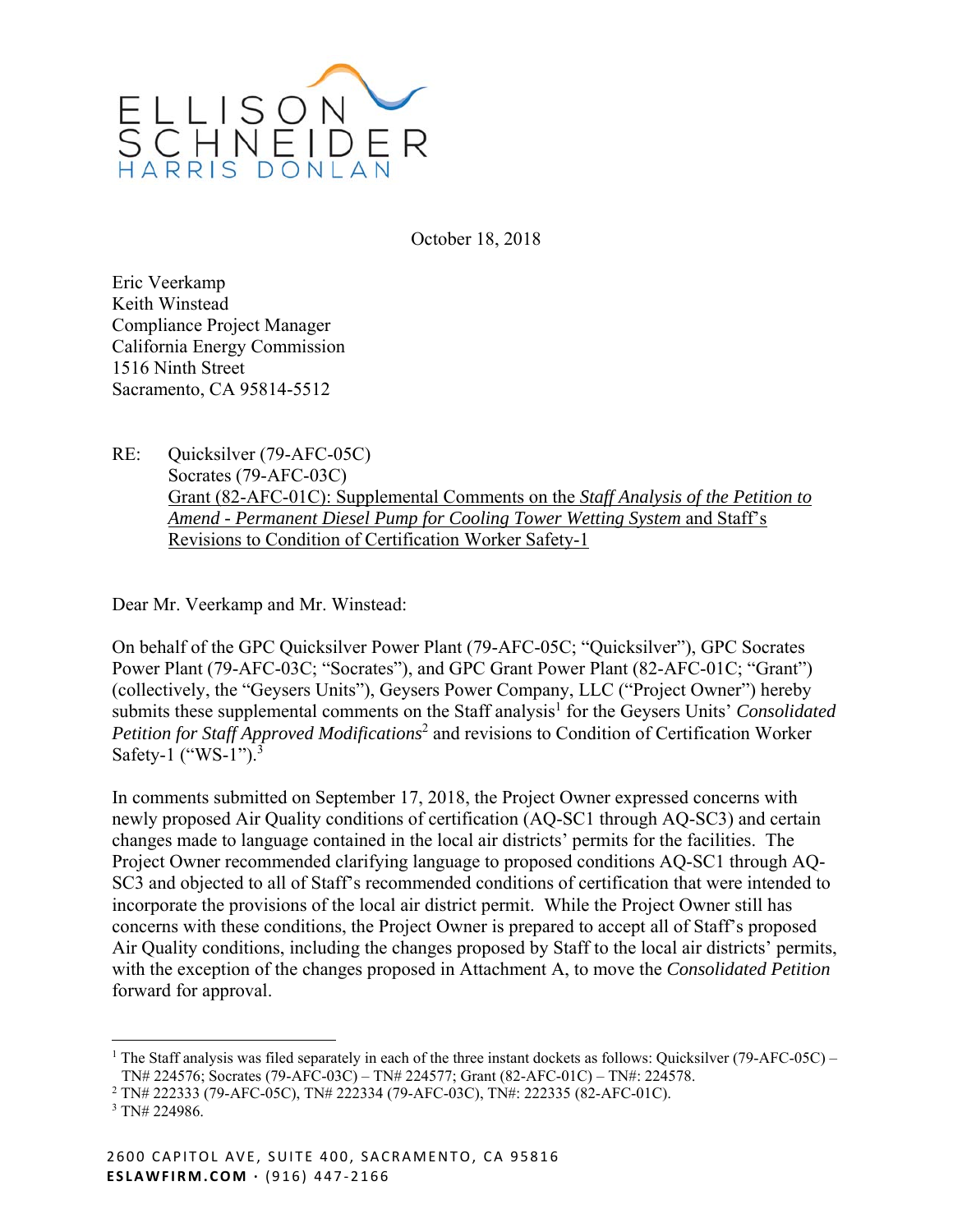Quicksilver (79-AFC-05C) Socrates (79-AFC-03C) Grant (82-AFC-01C) Comments on Staff's Revisions to Worker Safety-1 Condition of Certification Page 2

With respect to WS-1, the Project Owner believes that Staff and the Project Owner are in substantial agreement with respect to the purpose and intent of the proposed condition. As stated in our previously filed comments, the Project Owner is in the process of assessing the fire protection systems for the Geysers Units, and is not opposed to modification of the existing Commission-approved system as proposed in WS-1, if in fact the analysis determines that to be the best course of action. The Project Owner agrees in principle with Staff's revisions to WS-1, but proposes certain clarifying changes. A clean version of WS-1 that incorporates the Project Owner's proposed changes to Staff's revisions is provided in Attachment B.

The Project Owner proposes that the condition language be clarified in two respects. First, to ensure that the Project Owner has the flexibility to account for all potential outcomes of the review of the fire system, the Project Owner proposes deletion of the phrase "unless the project owner installs a code compliant integrated wet down/fire protection system" approved by the Compliance Project Manager ("CPM"). The Project Owner is concerned that the term "installs" can be read as a requirement that a new or different integrated system be installed, and does not account for the possibility that the assessment of the fire system will determine that the existing design is sufficient.

Second, to ensure that all factors affecting the design of the fire protection system are adequately considered, the Project Owner proposes deletion of the term, "code compliant". The Commission's Final Decisions for each of the Geysers Units, the laws, ordinances, regulations, and standards ("LORS") applicable at the time of approval, current LORS where appropriate, and the ability to pursue alternate means of protection upon meeting certain requirements, are all factors affecting the design and performance of fire protection systems for the Geysers Units. The Project Owner's proposed changes to Staff's revised condition language is highlighted below, with additions shown in double underlined font and deletions in double strikethrough font.

> **WORKER SAFETY-1** The project owner shall physically disconnect the piping connection between the cooling tower wet-down system and the plant's fire protection system unless the **project owner installs a code compliant** integrated wet down/fire protection system **is approved by the CPM** after obtaining the approval of the CPM. Approval of the The installation of an approved integrated system terminates the requirement to disconnect the system.

The Project Owner proposes that the verification language be clarified as follows. First, to provide clarity as to the process that would be followed to determine whether physical disconnection is required, the Project Owner proposes the addition of a clear statement that the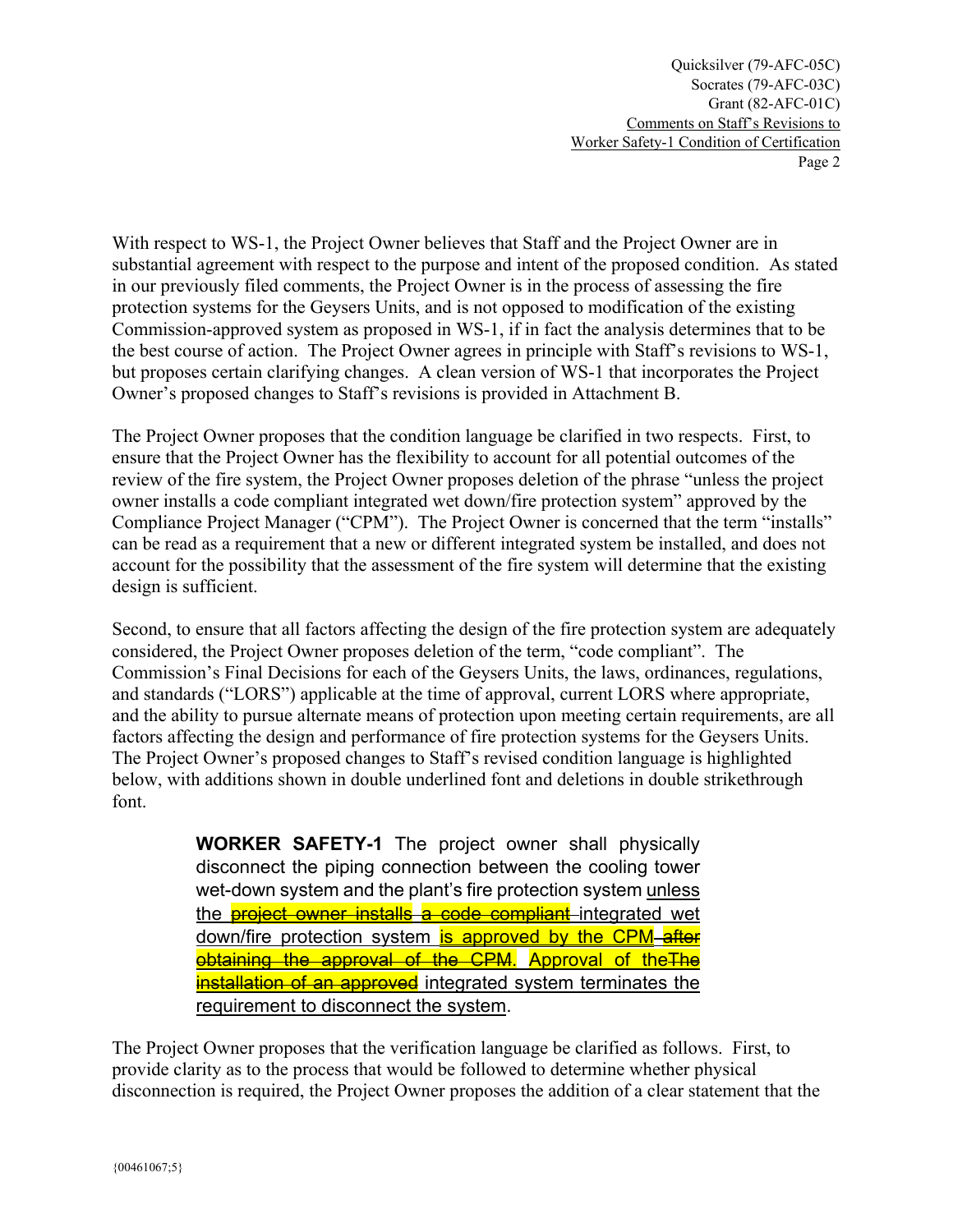Quicksilver (79-AFC-05C) Socrates (79-AFC-03C) Grant (82-AFC-01C) Comments on Staff's Revisions to Worker Safety-1 Condition of Certification Page 3

Project Owner will provide notice to the CPM of the outcome of the review of the fire protection system and whether the Project Owner will proceed with physical disconnection. The Project Owner also proposes additional language that clarifies that physical disconnection is required by a certain date unless the CPM has approved integration of the wet-down system and the fire protection system. Finally, the Project Owner agrees that the CEC has the authority to approve an alternate means of fire protection, but does not believe that a reference to a specific citation is necessary in this case, particularly where the referenced sections introduce procedural requirements that may not necessarily be applicable to the CEC's regulatory process. The Project Owner's proposed changes to Staff's revised verification language is highlighted below, with additions shown in double underlined font and deletions in double strikethrough font.

> **VERIFICATION:** Upon completion of the project owner's evaluation of the fire protection system and cooling tower wetdown system, the project owner will notify the CPM if physical disconnection is required to ensure the reliability and effectiveness of the fire protection system. If required, the project owner shall complete the physical disconnection of the cooling tower wet-down system from the plant's fire protection system no later than January 1, 2019 or a later date agreed upon by the CPM. June 1, 2019, unless the CPM has approved the integrated system prior to that date. Within 10 days after the disconnection the project owner shall submit a letter stating that the physical disconnection has occurred and provide a photograph showing the disconnection. The CPM may approve a later date for disconnection **upon request by** the project owner. I<del>f the project owner has submitted a request</del> for alternate means of protection pursuant to Title 24 California Fire Code section 1.11.2.4 to the CPM for review and approval. The CPM shall be notified at least 30 days prior to the current disconnection date, if the project owner wishes to seek an extension to the current disconnection date. The project owner shall submit a letter stating that the physical disconnection has occurred and provide the final DCBO approved design drawings along with photographs showing the implementation no later than 30 days after the disconnection.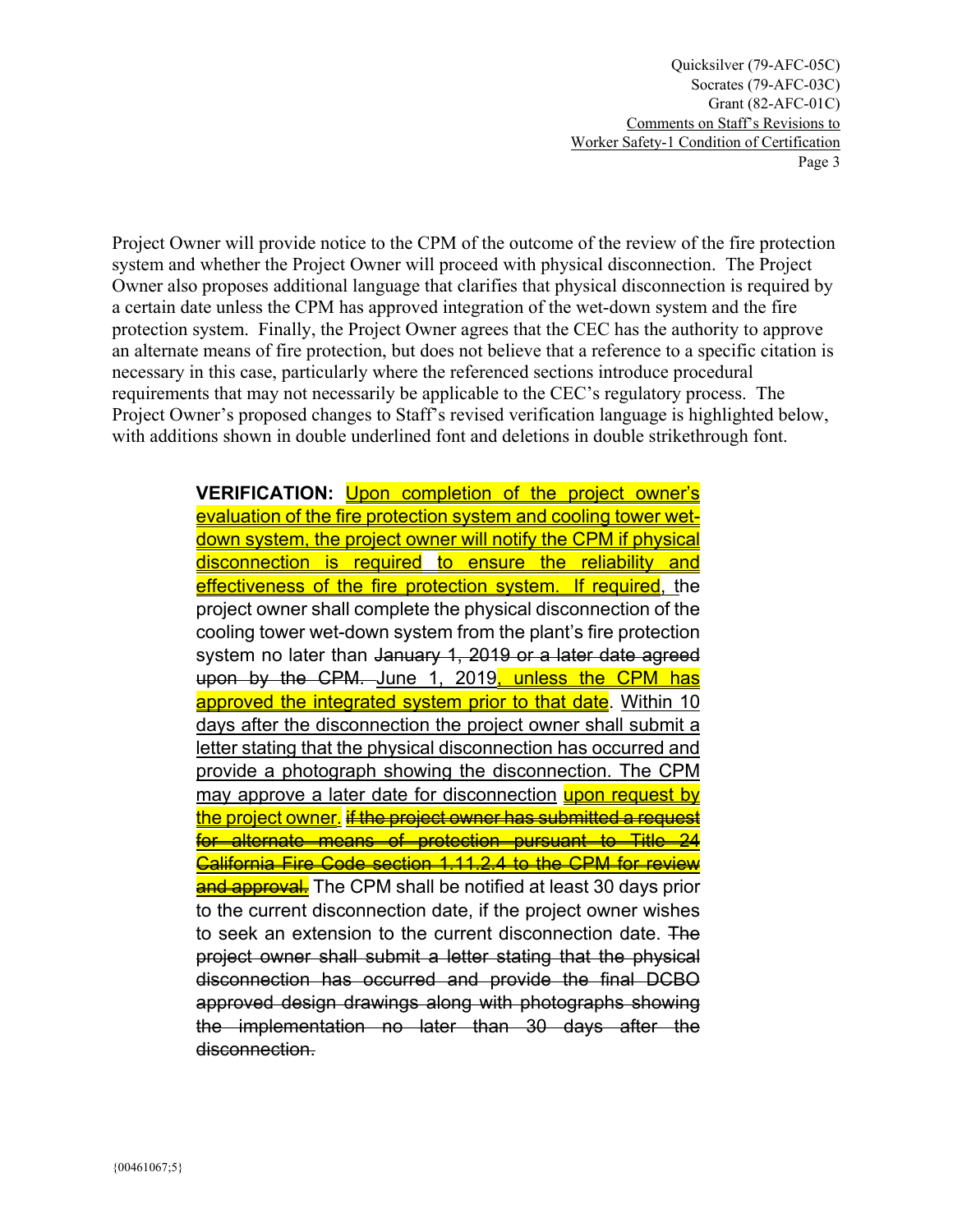### **CONCLUSION**

The Project Owner recommends that the Commission proceed at the November 7, 2018 Business Meeting with consideration and approval of the *Consolidated Petition*, with the Air Quality conditions proposed by Staff and the revised WS-1 condition proposed by the Project Owner.

Respectfully submitted,

/s/

Samantha G. Neumyer Ellison Schneider Harris & Donlan LLP 2600 Capitol Avenue, Suite 400 Sacramento, CA 95816 Tel: (916) 447-2166 Email: sgn@eslawfirm.com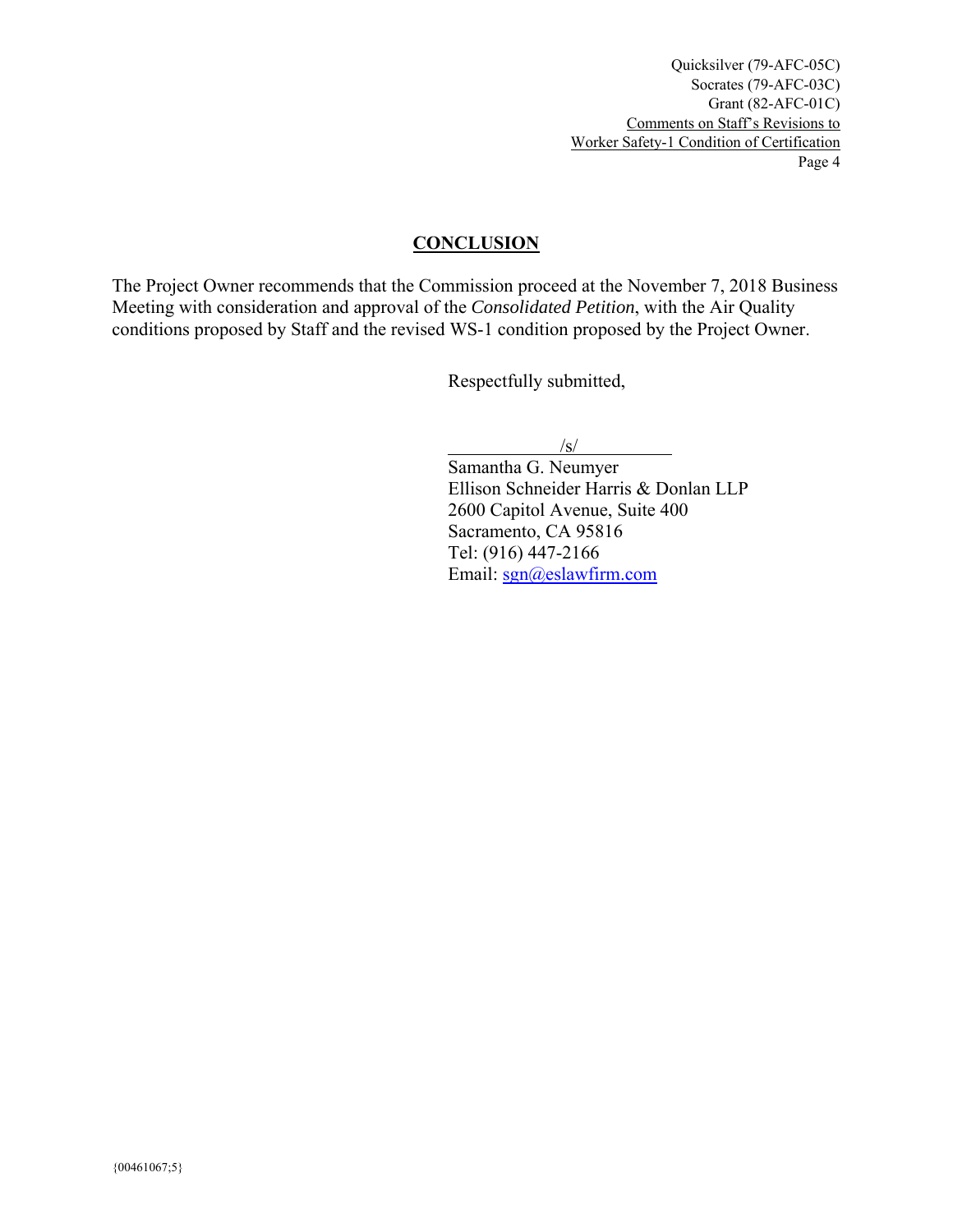# **ATTACHMENT A**

## **Project Owner's Proposed Changes to Staff's Revisions to Air District Permit Conditions**

## **Quicksilver Geothermal (PG&E Geysers 16) (79-AFC-05)**

- **AQ-1G** Visible emissions shall not exceed the values listed below for more than three (3) minutes in any one (1) hour:
	- Ringelmann 0.5 (10% opacity) for combustion emissions engine exhaust; and
	- Ringelmann 1 (20% opacity) for road and construction dust emissions.

**Verification:** The project owner shall perform a Visible Emissions Evaluation to determine compliance as requested by the LCAQMD-or CPM. The project owner shall make the site and records available for inspection by representatives of the District, ARB, and Energy Commission upon request.

**AQ-E2C** Should total hours of operation for E1 exceed usage hours that result in a prioritization score of 10 or above, a Health Risk Assessment and/or additional emission reductions may be required.

**Verification:** The project owner shall perform a Health Risk Assessment or reduce emissions as requested by the LCAQMD-or CPM. The project owner shall make the site and records available for inspection by representatives of the District, ARB, and Energy Commission upon request.

**AQ-5C** The project owner shall annually conduct a comprehensive emissions test. The incoming steam, condensate, circulating water and cooling tower stack shall be tested for H2S, ammonia, arsenic, boron, hexavalent chrome, mercury, radon 222, and particulates as appropriate. The APCO or CPM may request analysis for additional components and testing at other process points upon reasonable request and in a manner necessary to comply with AB 2588 or other applicable law(s). The annual test plan shall be submitted for LCAQMD review and approval 45 days prior to the planned test. The results of the test shall be provided to the LCAQMD within 60 days of the completion of the test, or as soon as practicable.

**Verification:** The project owner shall provide the CPM a copy of the approved annual test plan. The project owner shall summarize compliance in the Annual Compliance Report. The project owner shall make the site and records available for inspection by representatives of the District, ARB, and Energy Commission upon request.

**AQ-5D** The project owner shall fund, participate in, or cause to be performed ambient monitoring for H2S, wind speed and direction, temperature and rainfall at a location within the Anderson Springs area approved by the APCO for the operational life of the plant. The project owner shall participate in, fund, or cause to be performed, additional ambient monitoring as reasonably requested by the APCO upon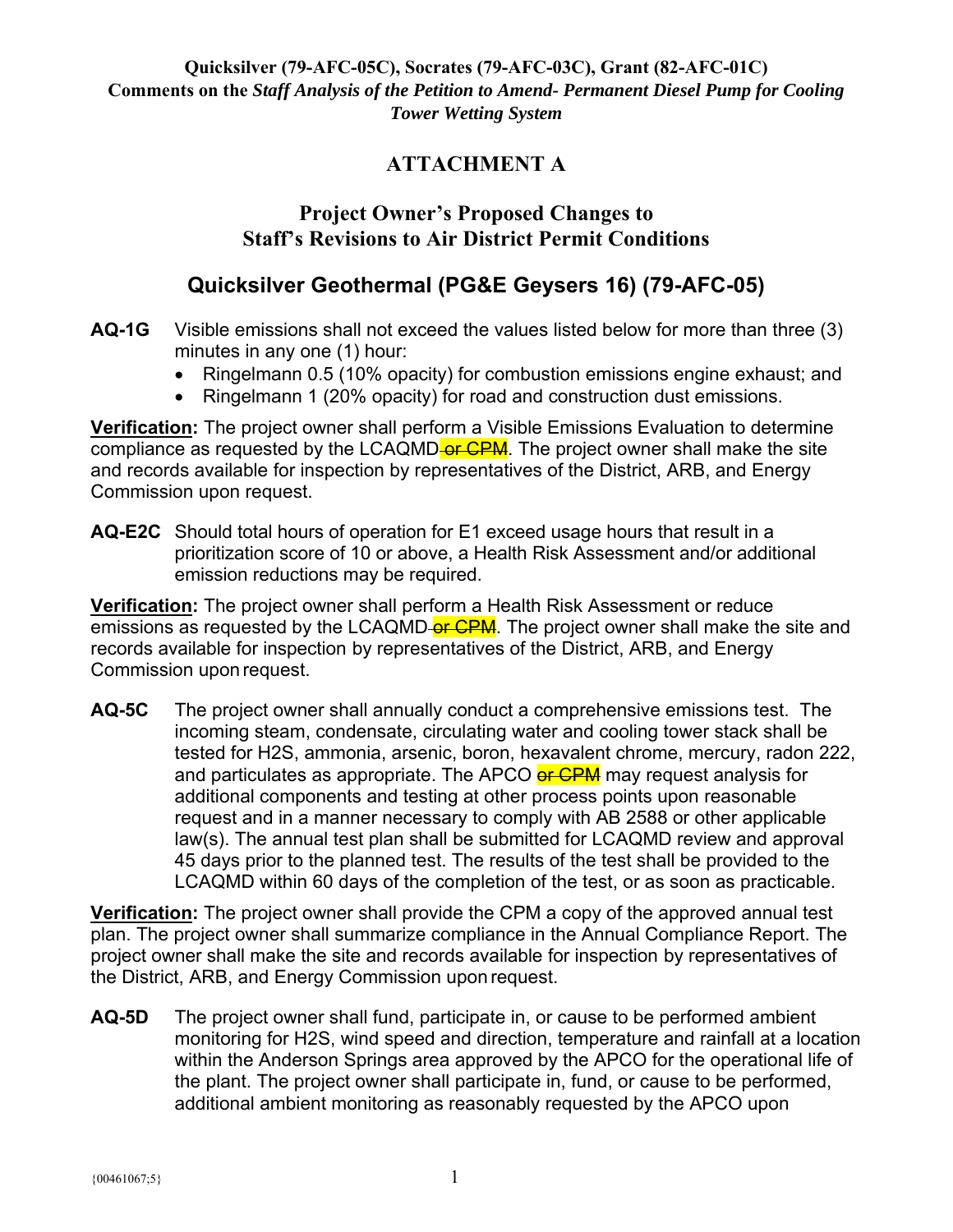determination that plant emissions are an air quality concern. The H2S and meteorological data shall be immediately available to the LCAQMD and data reports, in a format acceptable to the LCAQMD, shall be submitted on a quarterly basis. A joint monitoring effort on an equitable basis with other developers such as GAMP shall be acceptable. Upon written request of the APCO-or CPM, the project owner shall install, operate and maintain a meteorological monitoring station at the power plant site. It shall be located, the results reported, and access to data provided as determined by the APCO.

**Verification:** If the project owner does not participate in GAMP, the project owner shall submit to the LCAQMD and CPM, for their review and approval, a detailed ambient monitoring plan. The project owner shall submit any ambient monitoring plan to the CPM for review. The project owner shall submit the District's approval, disapproval, or plan modification to the CPM in the following quarterly report.

**AQ-E5A** The herein permitted facility shall not cause a public nuisance nor make a measurable contribution to any Ambient Air Quality Standard exceedance. Should this facility result in odor or health complaints, the LCAQMD may require under Sections 430 and 670, monitoring, testing, and mitigation by the project owner to abate said condition.

**Verification:** The project owner shall perform monitoring and testing as requested by the LCAQMD or CPM, the project owner shall make the site and records available for inspection by representatives of the District, ARB, U.S. EPA, and Energy Commission upon request.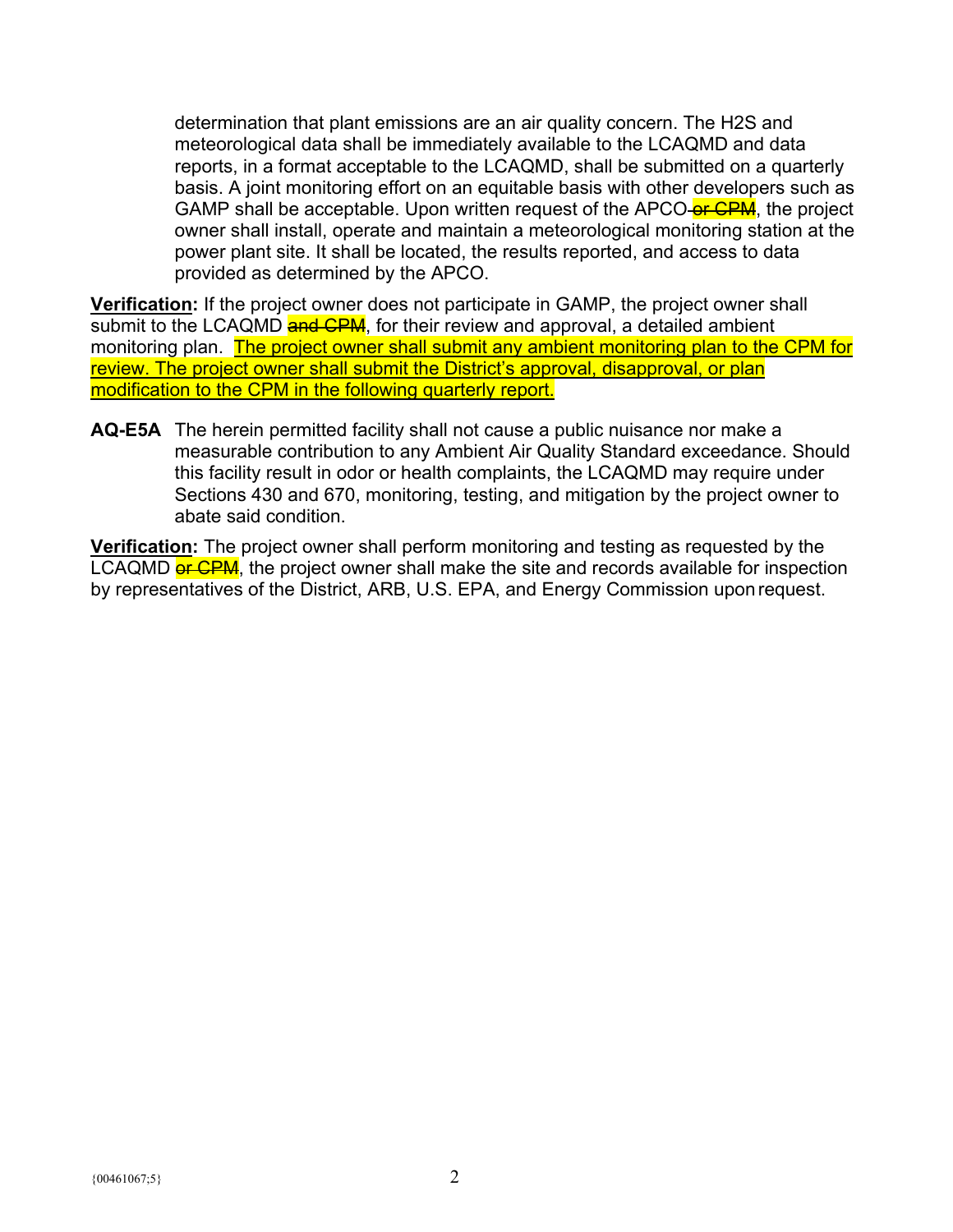## **Socrates Geothermal (PG&E Geysers 18) (79-AFC-03C)**

**AQ-A4** The project owner shall operate the power plant and associated abatement systems in compliance with Regulation 1 Rule 420 (d) Non-Combustion Sources-Particulate Matter; no person shall discharge particulate matter into the atmosphere from a non-combustion source in excess of 0.2 grains per cubic foot of exhaust gas or in total quantities in excess of the amount shown in Table I. (40 lb/hr) whichever is the more restrictive condition. [ref. Rule 420(d)]

**Verification:** The project owner shall perform a source test to determine compliance as requested by the NSCAPCD or CPM. The project owner shall make the site and records available for inspection by representatives of the District, ARB, U.S. EPA, and Energy Commission upon request.

**AQ-AE1** Visible particulate emissions shall not exceed an opacity as to obscure an observer's view to a degree equal to or greater than Ringelmann 2.0 or 40 percent opacity for a period or periods exceeding 3 minutes in any one hour [ref. PTO 17- 10 Cond. B1]

**Verification:** The project owner shall perform a Visible Emissions Evaluation to determine compliance as requested by the NSCAPCD-or CPM, the project owner shall make the site and records available for inspection by representatives of the District, ARB, U.S. EPA, and Energy Commission upon request.

**AQ-AE3** Combined non-methane hydrocarbons and nitrogen oxide emissions shall not exceed an emission rate of 3.0 g/bhp-hr. [ref. PTO 17-09 Cond. B3]

**Verification:** The project owner shall perform a source test to verify compliance with the emission rate upon request of the District-or CPM. The project owner shall make the site and records available for inspection by representatives of the District, ARB, U.S. EPA, and Energy Commission upon request.

**AQ-C3** The project owner, as requested by the Air Pollution Control Officer-or CPM, shall conduct a requestor-approved performance test for particulate matter (PM),  $H_2S$ , other species (i.e. benzene, mercury, arsenic, TRS, mercaptans, radon, other nitrogen compounds (amines) and compounds listed under NESHAPS and/or AB2588 from the power plant evaporative cooling tower and/or the Stretford evaporative cooling tower. Upon written request, the project owner shall submit to the requestor at least 45 days prior to testing a detailed performance test plan. The requestor shall approve, disapprove or modify the plan within 45 days of receipt of the plan. The project owner shall incorporate the Requestor's comments or modifications to the plan which are required to assure compliance with the requestor's regulations. The Air Pollution Control Officer shall be notified 15 days prior to the test date in order to arrange for an observer to be present for the test. The test results shall be provided to the District and CPM within 45 days of the test date unless a different submittal schedule is approved in advance. [ref. PTO 79- 25a Cond. 9 and 10]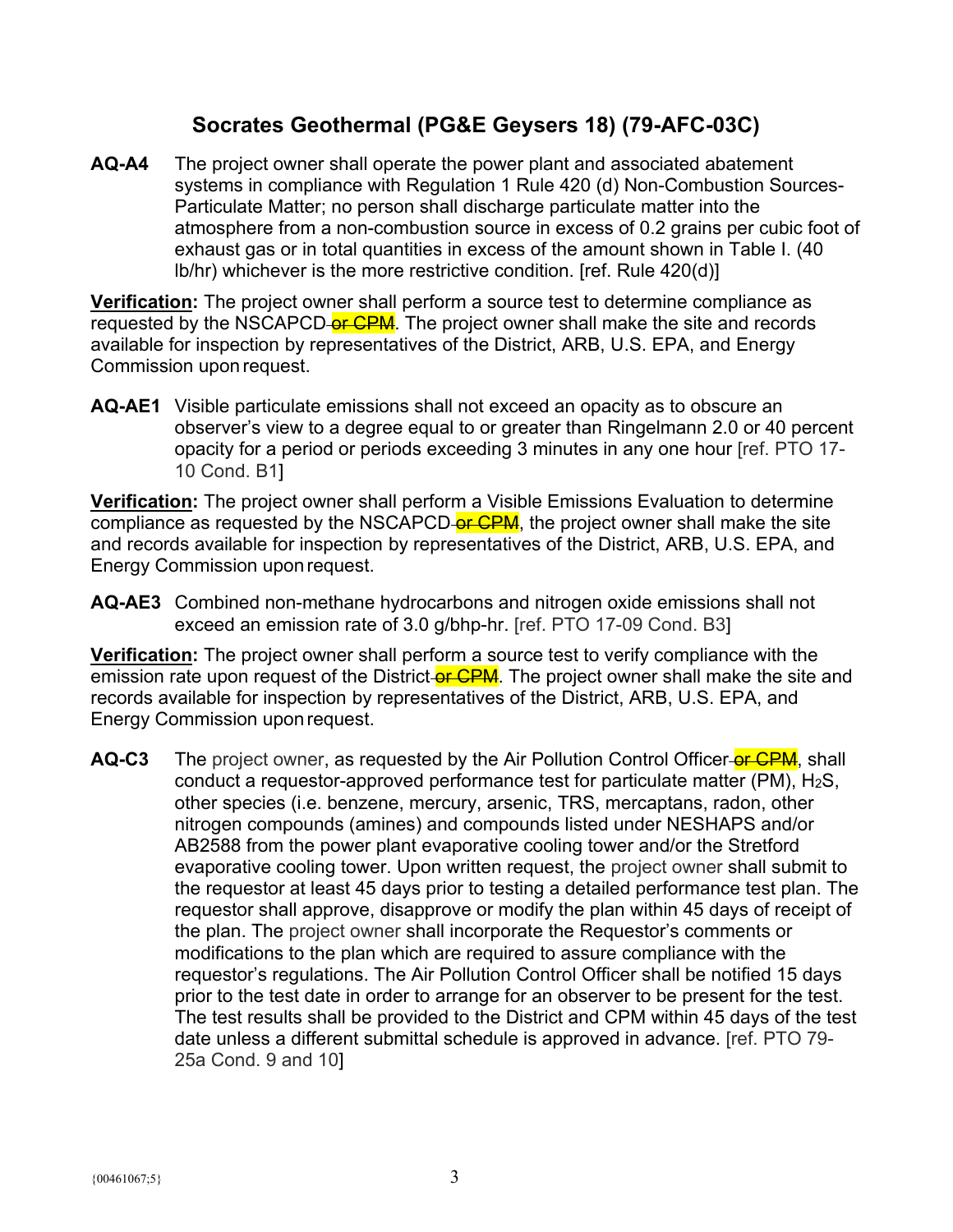**Verification:** The project owner shall conduct performance tests as requested by the Air Pollution Control Officer-or CPM. The project owner shall submit results to the CPM within 45 days if the test was requested by the CPM or in the quarterly reports according to Condition **AQ-E1**.

**AQ-C8** All sampling protocols, chemical feed charts, targets and operational guidelines for using said charts and targets, necessary to abate H2S emissions from the power plant to the emission limits specified in Conditions **AQ-A1** and **AQ-A2** must be developed using good engineering judgment and supporting data. The APCO-or **CPM** may review such sampling protocols, chemical feed charts, targets and guidelines upon request. If the APCO or CPM determines that any of the protocols, feed charts, targets, or guidelines are not sufficient to maintain compliance with Conditions **AQ-A1** and **AQ-A2**, the APCO **or CPM** shall require the project owner to develop revised protocols, feed charts, targets and guidelines. [ref. Rule 240(d)]

**Verification:** The project owner shall submit any revised protocol, feed charts, targets and guidelines or summary to the CPM in the annual reports required by Condition **AQ-E2**. The project owner shall make the site and records available for inspection by representatives of the District, ARB, U.S. EPA, and Energy Commission upon request.

#### **AQ-C10** Ambient Air Monitoring

The project owner shall maintain and operate one H2S/meteorological monitoring station, PM10 high volume station at a location approved in advance by the Air Pollution Control Officer for the life of the facility. The project owner shall install and operate additional monitoring stations, such as a PM2.5 monitoring station, if required by the Air Pollution Control Officer, **Energy Commission,** California Air Resources Board, or U.S. EPA. Participation by the project owner in a joint air monitoring program, such as the Geysers Air Quality Monitoring Program (GAMP), shall be deemed to satisfy all ambient air quality monitoring requirements of this license provided the term of monitoring is equivalent. The Air Pollution Control Officer can alter, suspend, or cancel this requirement provided no ambient air quality standard applicable to this facility is threatened or that sufficient other monitoring is available by the District, Lake County AQMD, or other third party. [ref. PTO 79-25A Cond. 22]

**Verification:** If the project owner does not participate in GAMP, the project owner shall submit to the NSCAPCD ARB, and CPM, for their review and approval, a detailed ambient monitoring plan. The project owner shall submit the District's approval, disapproval or plan modification to the CPM in the quarterly report.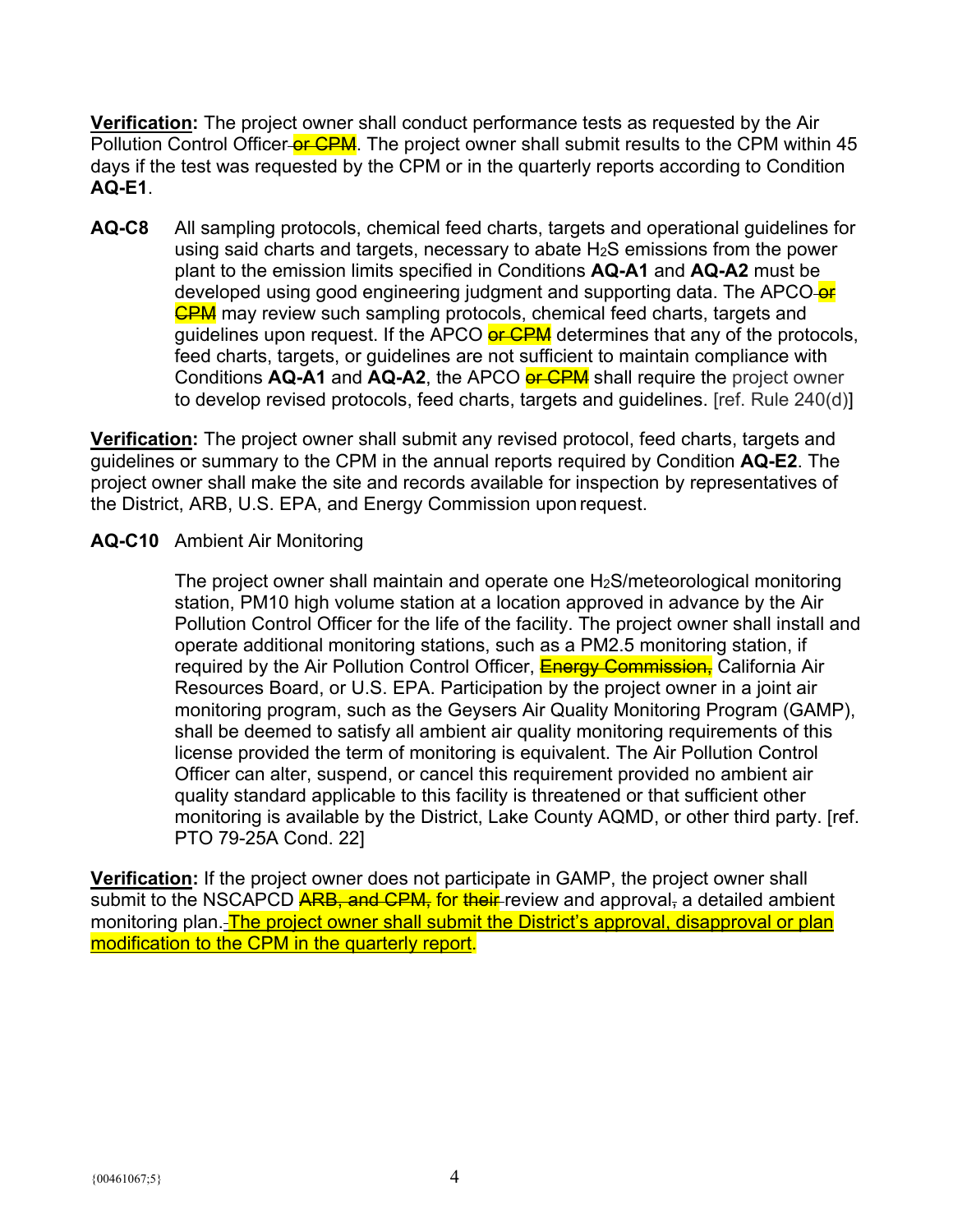# **Grant Geothermal (PG&E Geysers 20) (82-AFC-01C)**

**AQ-A7** The project owner shall operate the power plant and associated abatement systems in compliance with Regulation 1 Rule 420 (d) Non-Combustion Sources- Particulate Matter; no person shall discharge particulate matter into the atmosphere from a non-combustion source in excess of 0.2 grains per cubic foot of exhaust gas or in total quantities in excess of the amount shown in Table I. (40 lb/hr) whichever is the more restrictive condition. [ref. Rule 420(d)]

**Verification:** The project owner shall perform a source test to determine compliance as requested by the NSCAPCD **of CPM**. The project owner shall make the site and records available for inspection by representatives of the District, ARB, U.S. EPA, and Energy Commission upon request.

**AQ-AE1** Visible particulate emissions shall not exceed an opacity as to obscure an observer's view to a degree equal to or greater than Ringelmann 2.0 or 40 percent opacity for a period or periods exceeding 3 minutes in any one hour [ref. PTO 17-10 Cond. B1]

**Verification:** The project owner shall perform a Visible Emissions Evaluation to determine compliance as requested by the NSCAPCD-or CPM, The project owner shall make the site and records available for inspection by representatives of the District, ARB, U.S. EPA, and Energy Commission upon request.

**AQ-AE3** Combined non-methane hydrocarbons and nitrogen oxide emissions shall not exceed an emission rate of 3.0 g/bhp-hr. [ref. PTO 17-10 Cond. B3]

**Verification:** The project owner shall perform a source test to verify compliance with the emission rate upon request of the District-or CPM. The project owner shall make the site and records available for inspection by representatives of the District, ARB, U.S. EPA, and Energy Commission upon request.

**AQ-AE4** Carbon monoxide emissions shall not exceed an emission rate of 2.6 g/bhphr. [ref. PTO 17-10 Cond. B4]

**Verification:** The project owner shall perform a source test to verify compliance with the emission rate upon request of the District-or CPM. The project owner shall make the site and records available for inspection by representatives of the District, ARB, U.S. EPA, and Energy Commission upon request.

- **AQ-B10** The project owner shall operate and maintain the following air pollution control equipment:
	- a. The non-condensable gas stream exiting from the surface condenser shall be ducted to an operating Stretford process unit.
	- b. Condensate exiting from the surface condenser shall be treated as necessary to reduce the levels of dissolved hydrogen sulfide. The project owner shall use a secondary abatement system authorized by the NSCAPCD to accomplish this reduction.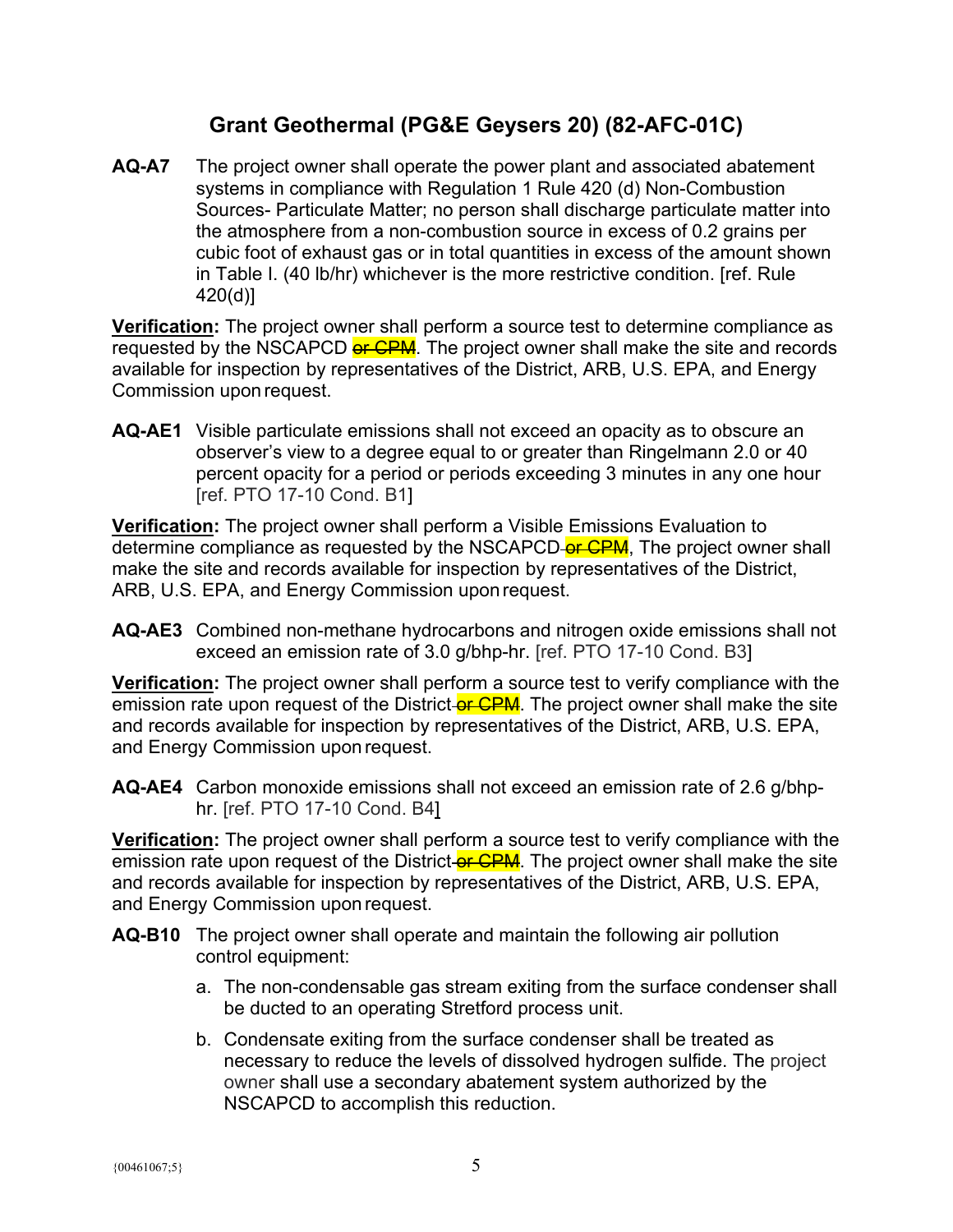c. The project owner shall have installed drift controls on the power plant cooling tower to limit drift losses to 0.002 percent or better of the circulating water mass, thus minimizing emissions of particulate matter. [ref. PSD SFB 81-03 Cond. IX.B.]

**Verification:** The project owner shall make the site and records available for inspection by representatives of the District, ARB, U.S. EPA, and Energy Commission upon request.

- **AQ-B11** The project owner shall, in any 12 month period, limit unscheduled outages for the project to no more than a total of 12. The following shall not be used in computing the total outages.
	- a. Scheduled outages (defined as outages with 24 hour advance notice between the steam supplier and project owner, except in the case of project outages resulting from an abundance of hydropower in which case a scheduled outage shall be defined as one hour notice).
	- b. Steam supplier induced outages (such as pressure surge, strainer plugging, etc.).
	- c. Outages of less than 2 hours in duration.
	- d. Outages which do not cause steam stacking.

A violation of the above performance standards is considered a violation of this condition.

The project owner shall have on file with the District an approved operating protocol describing the methods that will be used to meet the 12 outages in 12 consecutive months performance standard. The protocol must include a description of the operational procedures between the steam supplier and project owner, project owner's operational procedures, and equipment to meet the above standard. The terms and requirements of the protocol may be modified by the Air Pollution Control Officer **and CPM** for good cause upon written request from the project owner.

The project owner shall allow the District and CPM to inspect all operating logs to verify the total outage hours. These requirements are in addition to the applicable requirements of rule 540.

In the event the project owner is not able to meet the standards specified above, the following shall be required:

The project owner shall prepare and submit a revised "plan" to the Air pollution Control Officer-and CPM, within 30 days of the end of the month in which the outage limit was exceeded, to achieve the outage standards set forth in this permit condition. At a minimum, the measures to be considered in the "plan" shall include: improved coordination of the power plant and steam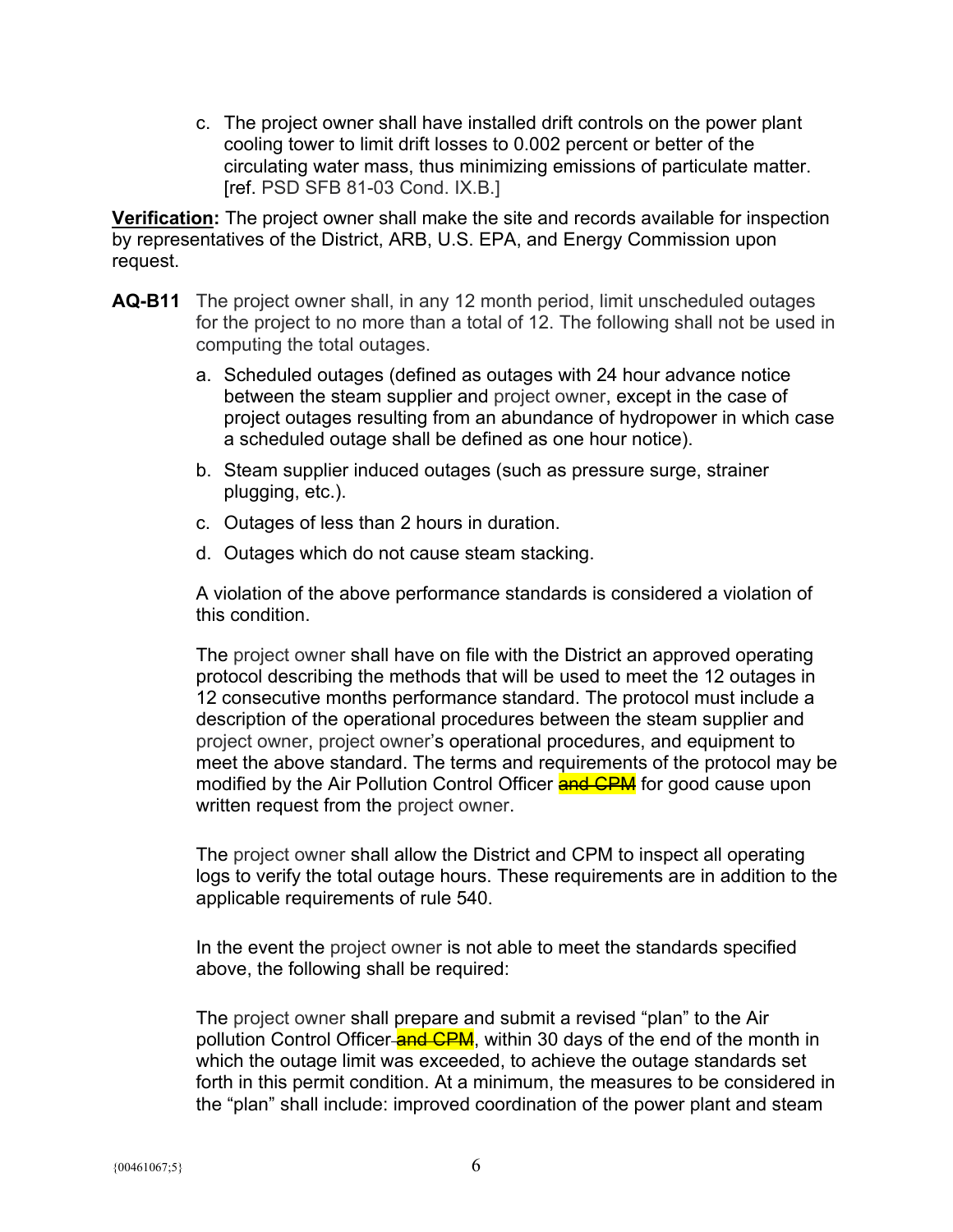field operations, improved alarming and control systems, increased duration of manned operation of the power plant, improved preventative maintenance and design modifications, retrofit of a 100% of steam flow turbine bypass, and retrofit of a 50% of steam flow turbine bypass. In evaluating measures to be taken to prevent future exceedances of the outage standard, outages of less than 2 hours shall be counted. This "plan" shall also be submitted to EPA for approval if the outage standard is exceeded.

Within 30 days of receipt of the "plan" the Air Pollution Control Officer shall determine whether the "plan" is satisfactory and, if so, shall approve the "plan". Upon approval, the revised "plan" shall supersede the old plan and become a part of the terms and conditions of this permit. [ref. PSD SFB 81-03 Cond. IX.C., PT0-82-45A Cond.18]

**Verification:** The project owner shall submit any revised plan to the CPM for-**approval** review. The project owner shall submit the District's approval, disapproval, or plan modification to the CPM in the following quarterly report.

**AQ-C1** The project owner shall, on a monthly basis, conduct a source test of the cooling tower to determine the H2S emission rate to verify compliance with condition **AQ-A1**. A mass balance determination of total H2S to the cooling tower based on measured operating conditions may be used to document that the worst case possible  $H_2S$  emissions are less than the emission limit of the plant or District Method 102 shall be utilized to determine the  $H_2S$ emission rate. The project owner may propose an Alternative Compliance Plan (ACP) which allows for operating flexibility of the power plant, including periods when accessing the cooling tower is not possible, while maintaining compliance with all applicable emission limits of Condition **AQ-A1**. The ACP shall list operating parameters such as power output (MW), target pH, abatement solution concentration levels, and burner/scrubber exit concentrations which shall be met in order to meet all applicable emission limits listed above. The ACP shall be submitted to the APCO and CPM for approval. The APCO shall approve, disapprove or modify the plan within 30 days of receipt of the ACP. An APCO-approved ACP shall consist of all parametric operating guidelines which shall be used to determine compliance with Condition **AQ-A1**. The ACP shall list the specific operating conditions the ACP will supersede. [ref. PTO 82-45A Cond. 22]

**Verification:** The project owner shall submit source test results according to Condition **AQ-E1**. The project owner shall submit any ACP to the CPM for review. The project owner shall submit the District's approval, disapproval or plan modification to the CPM in the following quarterly report.

**AQ-C4** The project owner, as requested by the Air Pollution Control Officer or CPM, shall conduct a requestor-approved performance test for particulate matter (PM), H2S, other species (i.e. benzene, mercury, arsenic, TRS, mercaptans, radon, other nitrogen compounds (amines) and compounds listed under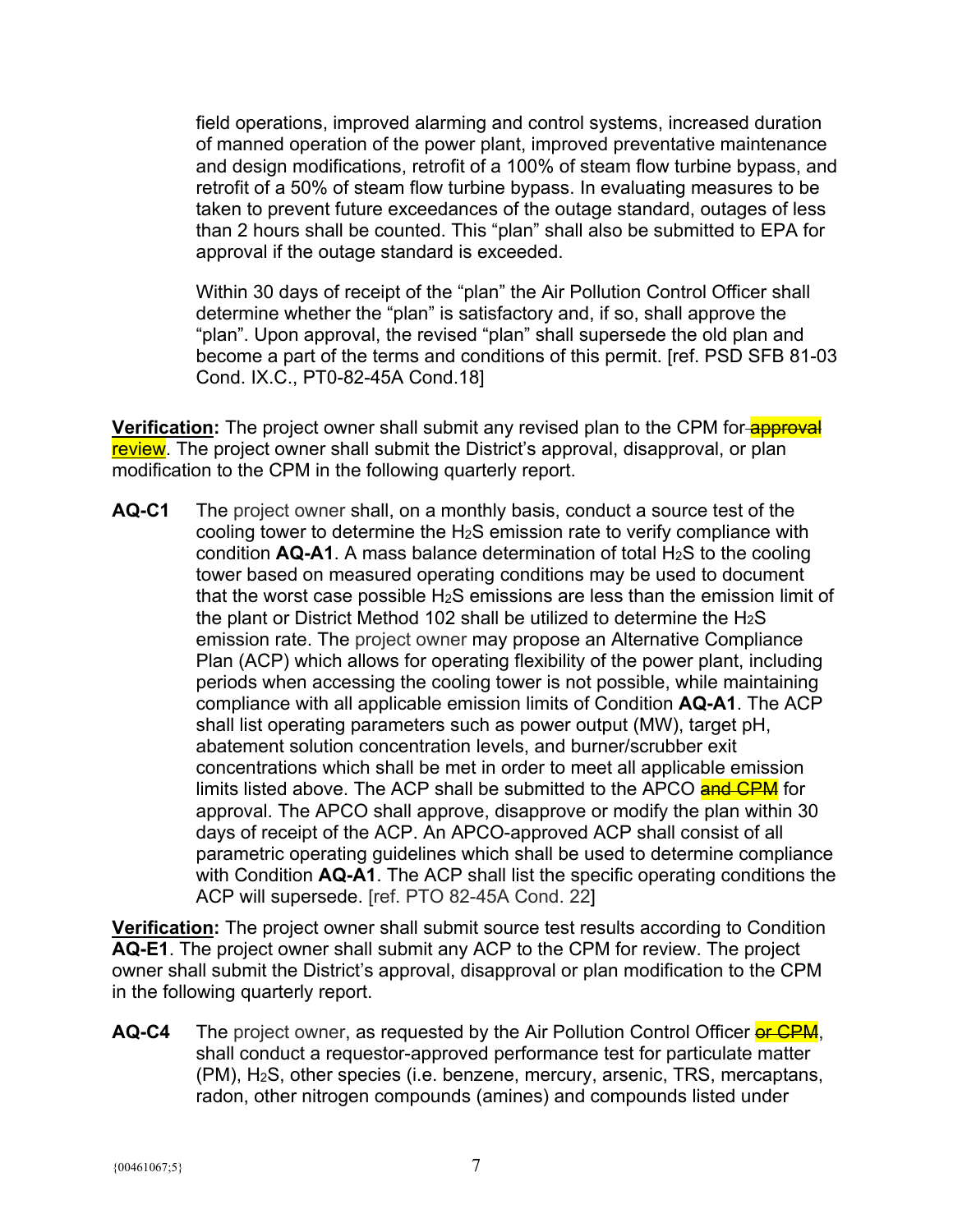NESHAPS and/or AB2588 from the power plant evaporative cooling tower and/or the Stretford evaporative cooling tower. Upon written request, the project owner shall submit to the requestor at least 45 days prior to testing a detailed performance test plan. The requestor shall approve, disapprove or modify the plan within 45 days of receipt of the plan. The project owner shall incorporate the requestor's comments or modifications to the plan which are required to assure compliance with the requestor's regulations. The Air Pollution Control Officer shall be notified 15 days prior to the test date in order to arrange for an observer to be present for the test. The test results shall be provided to the District and CPM within 45 days of the test date unless a different submittal schedule is approved in advance. [ref. PTO 82-45a Cond. 9 and 10]

**Verification:** The project owner shall conduct performance tests as requested by the Air Pollution Control Officer-or-CPM. The project owner shall submit results to the CPM within 45 days if the test was requested by the CPM or in the quarterly reports according to Condition **AQ-E1**.

**AQ-C9** All sampling protocols, chemical feed charts, targets and operational guidelines for using said charts and targets, necessary to abate  $H_2S$ emissions from the power plant to the emission limits specified in Conditions **AQ-A1** and **AQ-A2** must be developed using good engineering judgment and supporting data. The APCO-or CPM may review such sampling protocols, chemical feed charts, targets and guidelines upon request. If the APCO or **CPM** determines that any of the protocols, feed charts, targets, or guidelines are not sufficient to maintain compliance with Conditions **AQ-A1** and **AQ-A2**, the APCO or CPM shall require the project owner to develop revised protocols, feed charts, targets and guidelines. [ref. Rule 240(d)]

**Verification:** The project owner shall submit any revised protocol, feed charts, targets and guidelines or summary to the CPM in the annual reports required by Condition **AQ-E2**. The project owner shall make the site and records available for inspection by representatives of the District, ARB, U.S. EPA, and Energy Commission upon request.

#### **AQ-C11** Ambient Air Monitoring

The project owner shall maintain and operate one H2S/meteorological monitoring station, PM10 high volume station at a location approved in advance by the Air Pollution Control Officer for the life of the facility. The project owner shall install and operate additional monitoring stations, such as a PM2.5 monitoring station, if required by the Air Pollution Control Officer, Energy Commission, California Air Resources Board or U.S. EPA. Participation by the project owner in a joint air monitoring program, such as the Geysers Air Quality Monitoring Program (GAMP), shall be deemed to satisfy all ambient air quality monitoring requirements of this license provided the term of monitoring is equivalent. The Air Pollution Control Officer can alter, suspend, or cancel this requirement provided no ambient air quality standard applicable to this facility is threatened or that sufficient other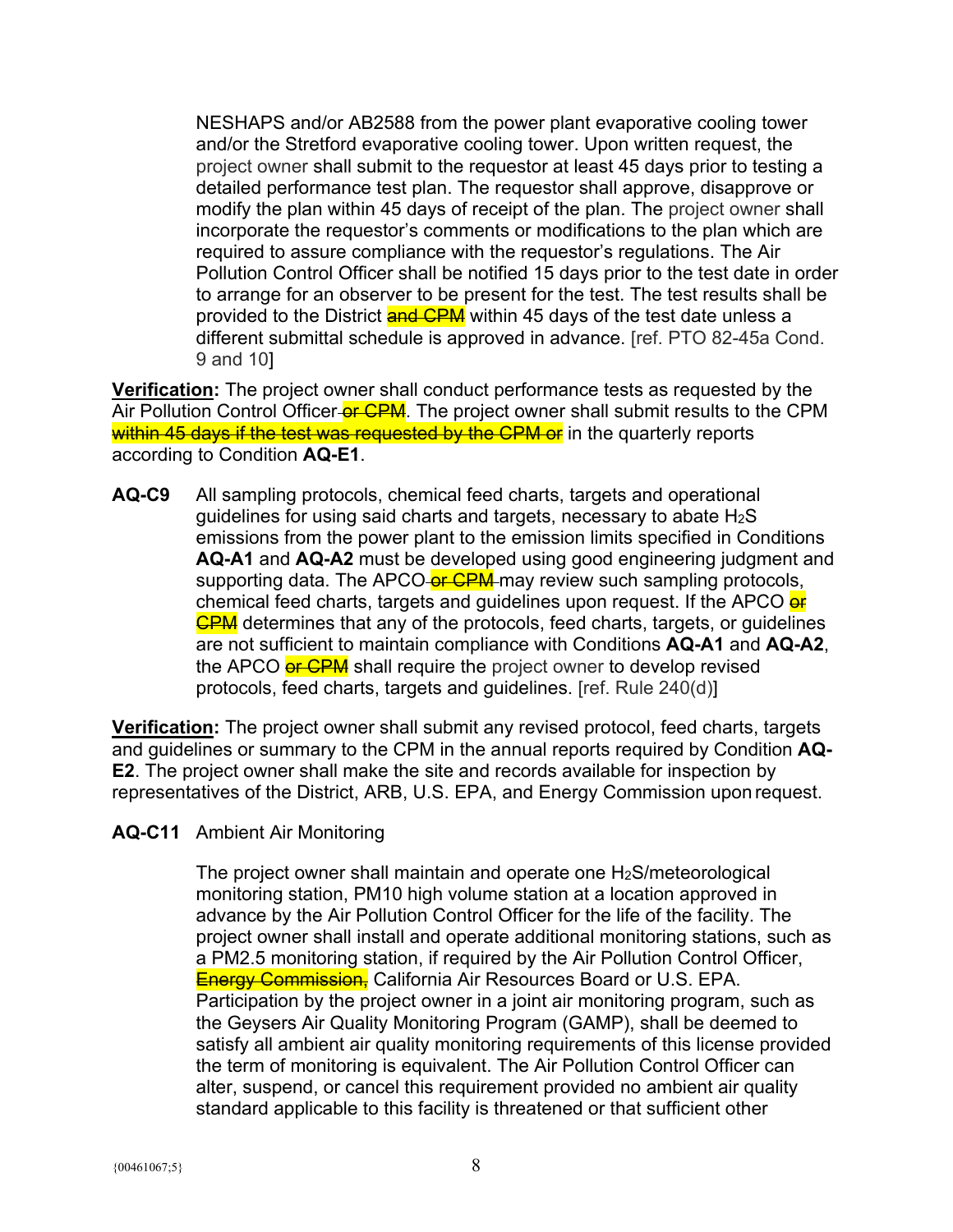monitoring is available by the District, Lake County AQMD or other third party. [ref. PTO 82-45A Cond. 22, PSD SFB 81-03, 82-AFC-1 Cond. 13.]

**Verification:** If the project owner does not participate in GAMP, the project owner shall submit to the NSCAPCD<del>, ARB, and CPM,</del> for their review and approval, a detailed ambient monitoring plan. The project owner shall submit any ambient monitoring plan to the CPM for review. The project owner shall submit the District's approval, disapproval, or plan modification to the CPM in the following quarterly report.

#### **Emergency Engine**

**AQ-CE1** At any time as specified by the Air Pollution Control Officer-or CPM, the operator of this source shall conduct a requestor-approved source test to determine NOx and particulate emissions from the diesel powered generator. The test results shall be provided to the District and CPM within 30 days of the test [ref. PTO 17-10 Cond. D1]

**Verification:** The project owner shall perform an approved source test upon request of the District-or CPM. Test results shall be submitted to the District and CPM.